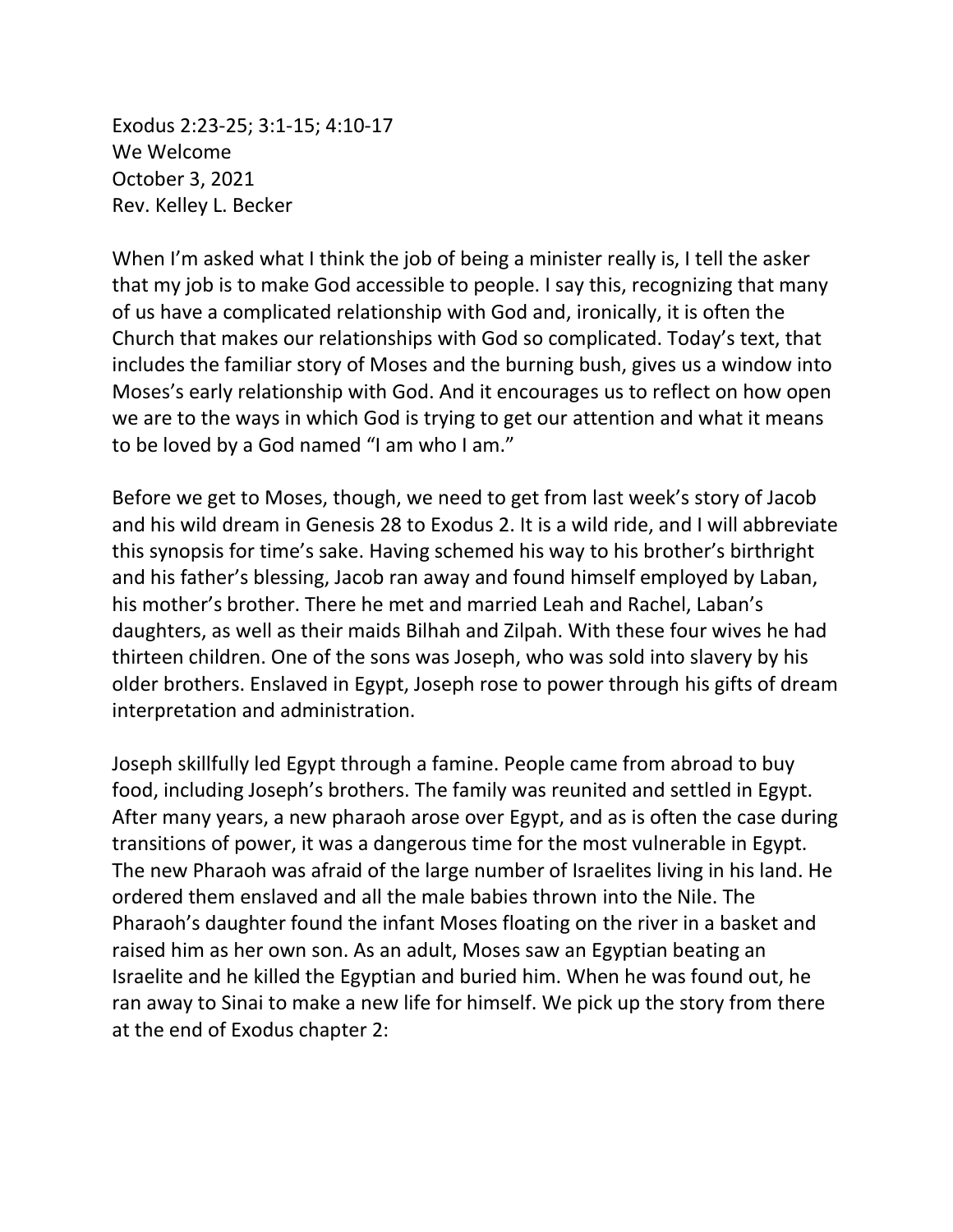**<sup>23</sup>** After a long time the king of Egypt died. The Israelites groaned under their slavery, and cried out. Out of the slavery their cry for help rose up to God. **<sup>24</sup>**God heard their groaning, and God remembered his covenant with Abraham, Isaac, and Jacob. **<sup>25</sup>**God looked upon the Israelites, and God took notice of them. **3** Moses was keeping the flock of his father-in-law Jethro, the priest of Midian; he led his flock beyond the wilderness, and came to Horeb, the mountain of God. **<sup>2</sup>** There the angel of the Lord appeared to him in a flame of fire out of a bush; he looked, and the bush was blazing, yet it was not consumed. **<sup>3</sup>** Then Moses said, "I must turn aside and look at this great sight, and see why the bush is not burned up." **<sup>4</sup>**When the Lord saw that he had turned aside to see, God called to him out of the bush, "Moses, Moses!" And he said, "Here I am." **<sup>5</sup>** Then he said, "Come no closer! Remove the sandals from your feet, for the place on which you are standing is holy ground." **<sup>6</sup>**He said further, "I am the God of your father, the God of Abraham, the God of Isaac, and the God of Jacob." And Moses hid his face, for he was afraid to look at God.

**<sup>7</sup>** Then the Lord said, "I have observed the misery of my people who are in Egypt; I have heard their cry on account of their taskmasters. Indeed, I know their sufferings, **<sup>8</sup>** and I have come down to deliver them from the Egyptians, and to bring them up out of that land to a good and broad land, a land flowing with milk and honey, to the country of the Canaanites, the Hittites, the Amorites, the Perizzites, the Hivites, and the Jebusites. **<sup>9</sup>** The cry of the Israelites has now come to me; I have also seen how the Egyptians oppress them. **<sup>10</sup>** So come, I will send you to Pharaoh to bring my people, the Israelites, out of Egypt." **<sup>11</sup>** But Moses said to God, "Who am I that I should go to Pharaoh, and bring the Israelites out of Egypt?" **<sup>12</sup>**He said, "I will be with you; and this shall be the sign for you that it is I who sent you: when you have brought the people out of Egypt, you shall worship God on this mountain."

**<sup>13</sup>** But Moses said to God, "If I come to the Israelites and say to them, 'The God of your ancestors has sent me to you,' and they ask me, 'What is his name?' what shall I say to them?" **<sup>14</sup>**God said to Moses, "I am who I am." He said further, "Thus you shall say to the Israelites, 'I am has sent me to you.'" **<sup>15</sup>**God also said to Moses, "Thus you shall say to the Israelites, 'The Lord, the God of your ancestors, the God of Abraham, the God of Isaac, and the God of Jacob, has sent me to you': This is my name forever,

and this my title for all generations.

**<sup>10</sup>** But Moses said to the Lord, "O my Lord, I have never been eloquent, neither in the past nor even now that you have spoken to your servant; but I am slow of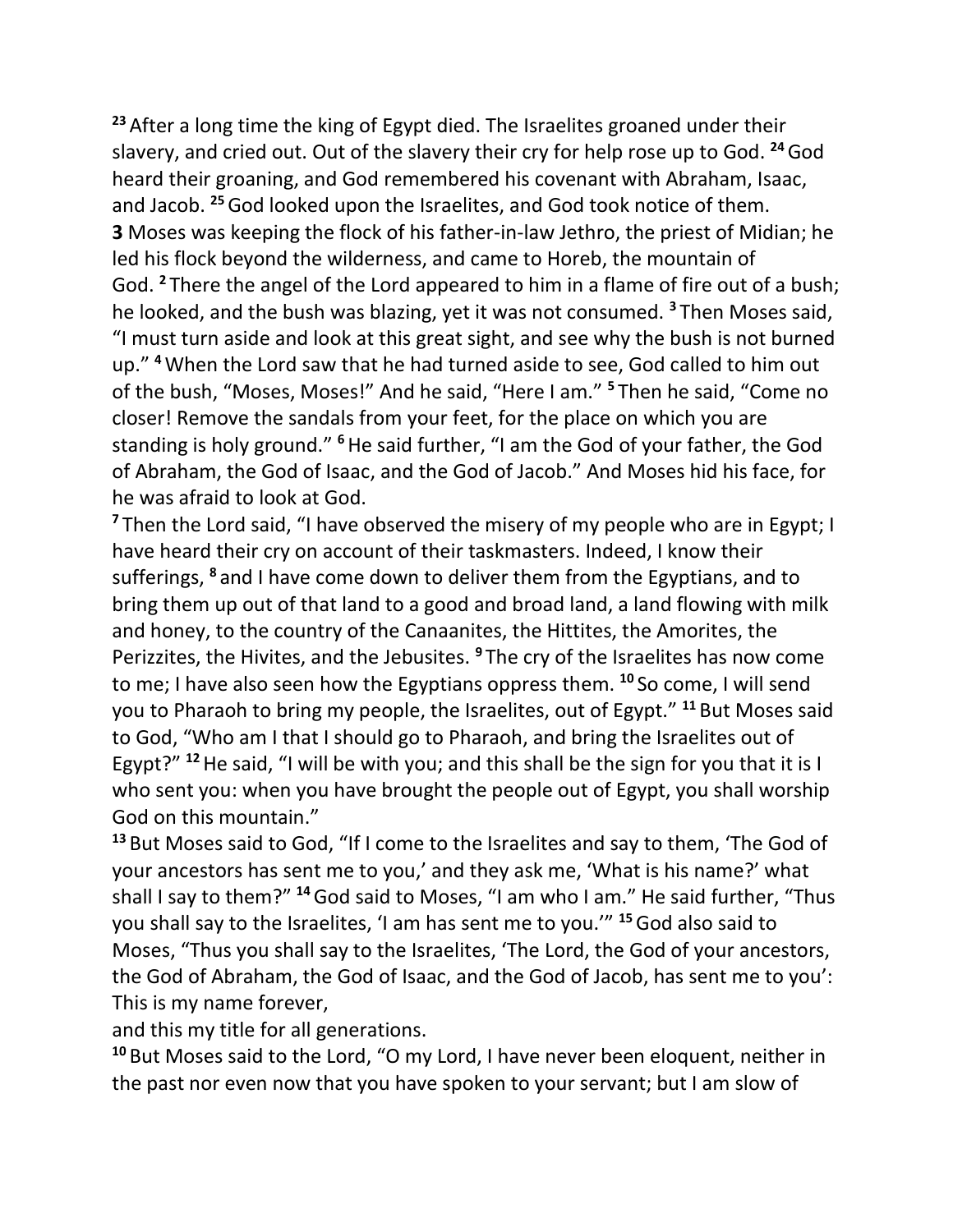speech and slow of tongue." **<sup>11</sup>** Then the Lord said to him, "Who gives speech to mortals? Who makes them mute or deaf, seeing or blind? Is it not I, the Lord? **<sup>12</sup>**Now go, and I will be with your mouth and teach you what you are to speak." **<sup>13</sup>** But he said, "O my Lord, please send someone else." **<sup>14</sup>** Then the anger of the Lord was kindled against Moses and he said, "What of your brother Aaron the Levite? I know that he can speak fluently; even now he is coming out to meet you, and when he sees you his heart will be glad. **<sup>15</sup>** You shall speak to him and put the words in his mouth; and I will be with your mouth and with his mouth, and will teach you what you shall do. <sup>16</sup>He indeed shall speak for you to the people; he shall serve as a mouth for you, and you shall serve as God for him. **<sup>17</sup>** Take in your hand this staff, with which you shall perform the signs."

There is a lot to think about in this story. I've heard preachers use this story of Moses as an example of what not to do when we are called by God to do something. We shouldn't make excuses to God. We should just say yes! I've never been convinced that God wants a bunch of "yes" people around. I don't think God minds a little spunk, some questions, and even a little disagreement from time to time. So, rather than criticize Moses for having questions, let's talk about the interaction between God and Moses in terms of building their relationship and what their encounter might have to teach us about encountering God in our own lives.

In the story, Moses was looking after his father-in-law's sheep when he noticed a bush that was on fire. He could have quickly led his flock away from the fire. He could have run away, leaving the flock to fend for themselves. He could have used the little bit of water he had with him to try to put out the fire. He didn't do any of that, though. Instead, he responded with curiosity for he noticed the bush was on fire, but not being consumed. "I must turn aside and look at this great sight and see why the bush is not burned up," he said. He recognized that something was different about this bush and this fire, and he was open to exploring what that something different might be. So, he didn't just walk by it, he stopped to really look at it.

Moses's willingness to explore something new, to have this encounter, whatever this encounter was, demonstrates an important leadership quality: curiosity. Curiosity is simply asking questions, using intelligent, thoughtful, and targeted questions to help us understand a situation from more than a surface level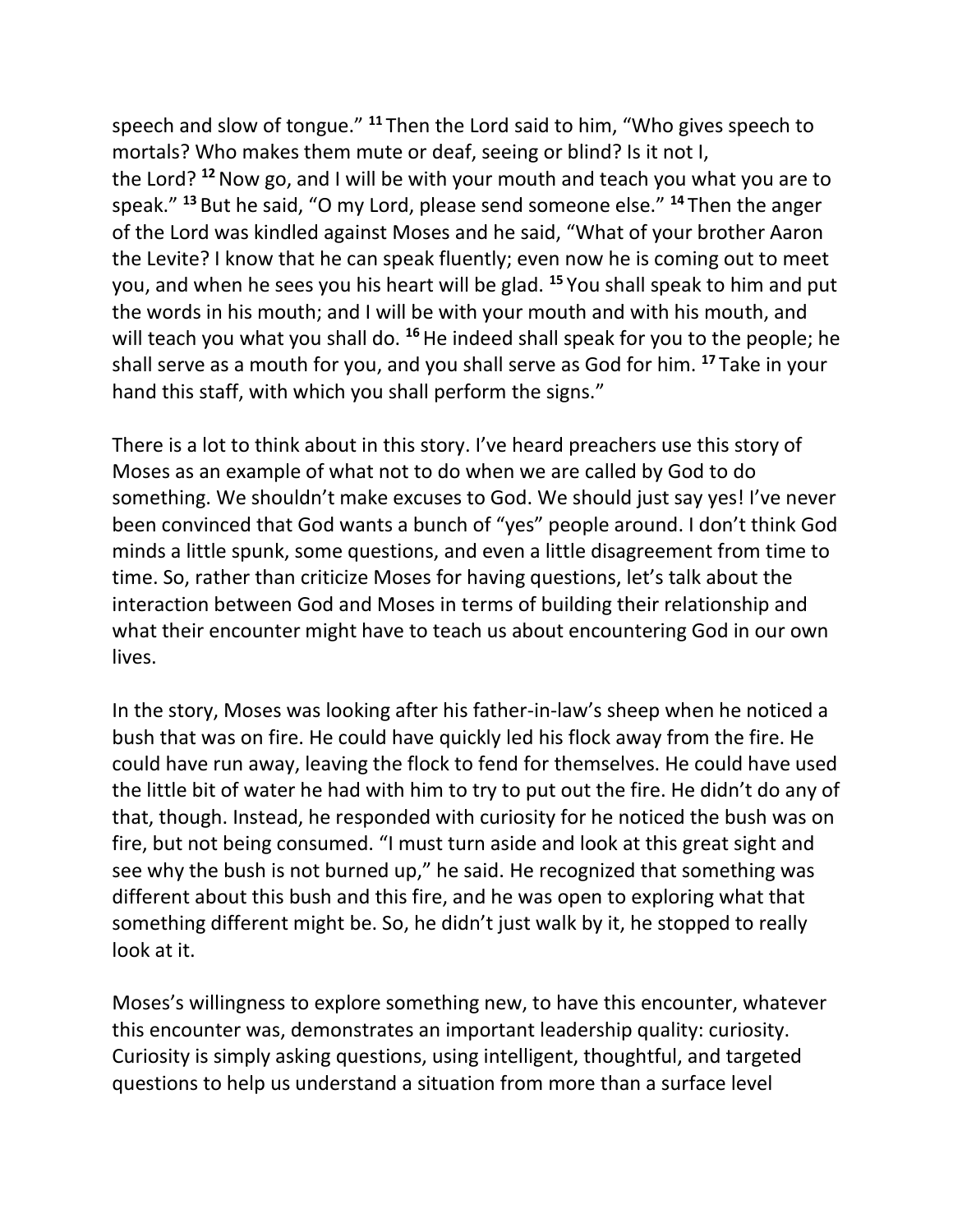perspective. Moses begins this encounter with curiosity, "Why isn't this bush burning up?" And it wasn't until he demonstrated that he was curious that God called out to him from the bush.

"Moses, Moses!" And Moses responded, hineni, (he-neigh-knee). This is the same powerful Hebrew word Abraham used when God called out to him. It is translated, "Here I am!" But hineni (he-neigh-knee) is not an announcement of where a person is physically, like, "I'm over here," it is more like, "Whatever you want, I am here for it!" The voice told Moses that where he was standing was holy and that the voice was the God of his father and the God of Abraham, Isaac, and Jacob.

God told Moses about the suffering the Israelites were experiencing in Egypt at the whim of Pharaoh. God had heard their miserable cries and had decided, maybe based on Moses's curiosity and his reaction to the bush, that God would use Moses to liberate the Israelites.

But Moses was still curious. He had questions, reasonable questions. The first was about his own identity. Moses asked, "Who am I to go to Pharaoh and get him to free the Israelites?" Moses was nobody. He had no power. He wasn't wealthy or influential. Pharaoh had no reason to listen to him, let alone do what he said. I mean wouldn't it have been better for God to attract the attention of one of Pharaoh's advisors and convince him to talk to Pharaoh? At least he would have some sway with the powerful leader. But God promised what God always promises, "I will be with you. No matter what. I will be there."

Moses was still curious. And what I love is that God doesn't shut him down and say, "Look, I'm God and I am the boss of you, and you will just do what I say." Instead, Moses's concerns and questions find an openness in God and end up leading Moses to a fuller understanding of God. Having asked about his own identity, Moses's second question was about God's identity. He asked, "If I come to the Israelites and say to them, 'The God of your ancestors has sent me to you,' and they ask me, 'What is his name? What shall I say to them?" So, not only was Moses concerned about his interaction with Pharaoh, but he was also concerned about his interaction with the Israelites. I have a hunch, though, that the question Moses was asking was less about the Israelites in Egypt and more about Moses. Moses wanted to know, "Who are you really, God?"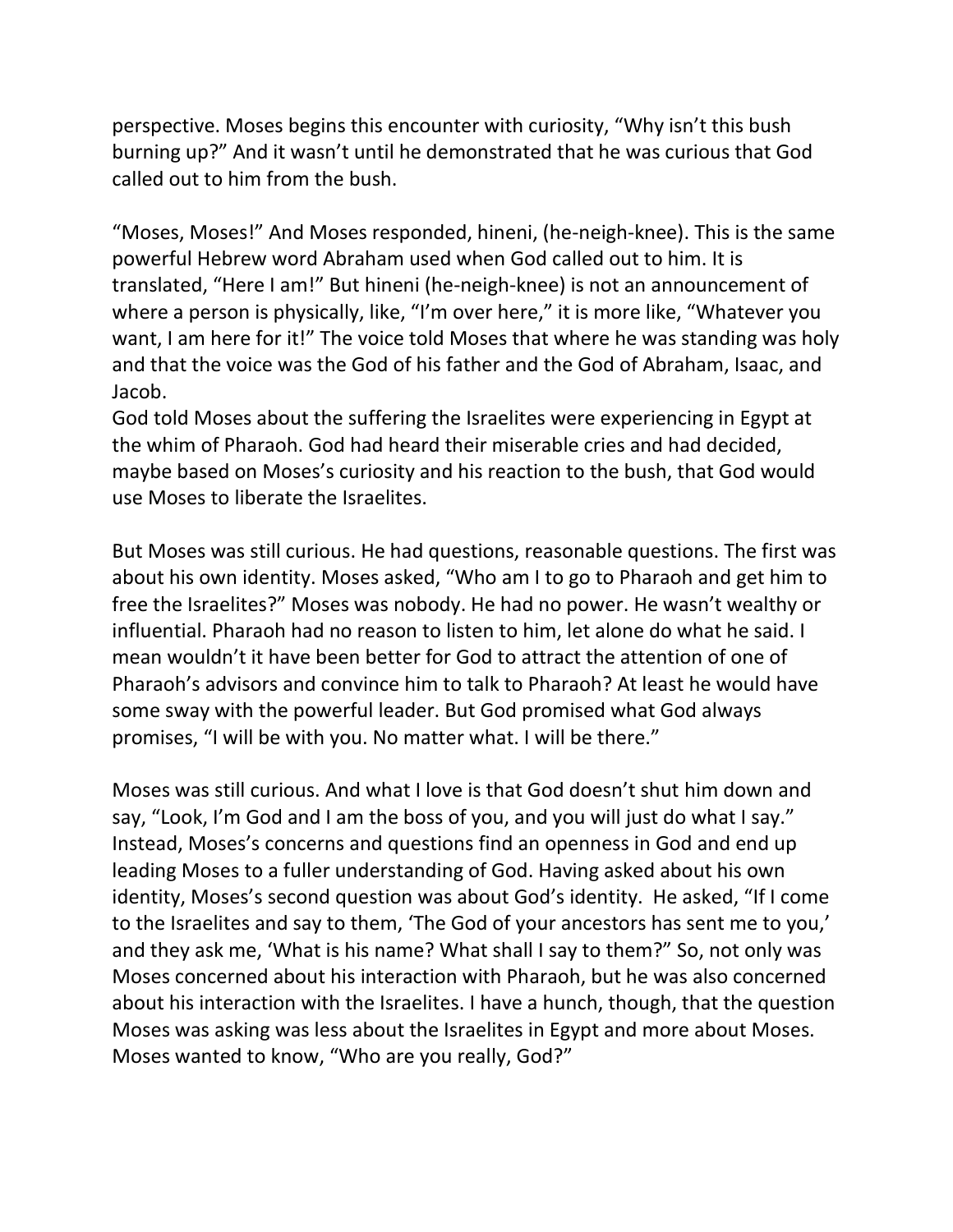God responded, "I am who I am." He said further, "Thus you shall say to the Israelites, 'I am has sent me to you.'" **<sup>15</sup>**God also said to Moses, "Thus you shall say to the Israelites, 'The LORD, the God of your ancestors, the God of Abraham, the God of Isaac, and the God of Jacob, has sent me to you': This is my name forever,

and this my title for all generations.

Not only does God share the divine name with Moses, God reinforces the nature of their relationship. By referencing Moses's ancestors, God makes it clear that God is a forever, no matter what, kind of God who is a promise keeper. So, what of this divine name, translated "I am who I am?" It is an early form of the Hebrew verb "to be," not a noun as we would expect. The divine name could be translated in any of these ways: I am who I am; I will be what I will be; I am what I am, I am becoming what I am becoming. As the name suggests, God will not be confined in the same ways human beings are confined by time and space. God is everything, everywhere, in all times and places. And in this story, we see Moses beginning his relationship with this great, big God. And it all began with curiosity and his questions, "Who am I and who are you, God?"

These questions are serious questions, questions we all ask throughout our lives. And I believe our own encounters with the Holy help us answer them for ourselves. I actually don't know a single person who has encountered God in a burning bush, through the message of a glittery angel with wings and halo, a voice from a cloud, or any grand show of divine power. The stories I have heard about the encounters others have had with God, and my own experiences as I've encountered God, have happened in pretty ordinary places, among pretty ordinary people.

What I have noticed, even before I returned to the church as an adult, is that tables are very often one of the places in which the Holy is encountered. When I was teenager, I spent a lot of time with my best friend, Melissa's family. I even called her parents mom and dad. I had the opportunity to see them last weekend when I officiated their grandson's wedding. The night before the wedding, we sat down all together, around a table at their house, and had supper. The memories of all the meals we had together forty years ago came flooding back. What I remembered most was her dad's questions. He was curious, not only about what we were up to (for obvious reasons), but about what we thought and how we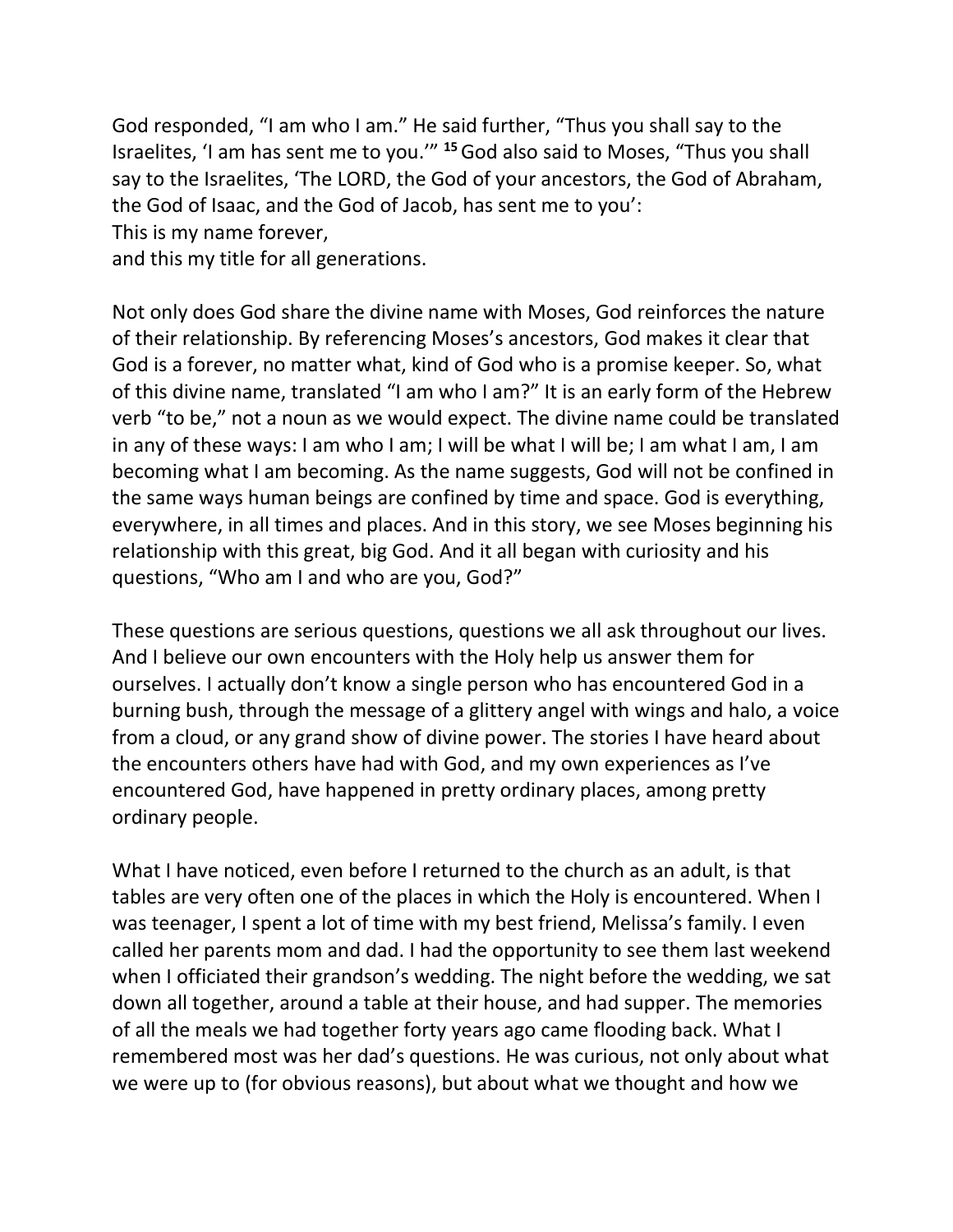thought about things. He was genuinely interested in our opinions about everything: politics, religion, movies, even fashion. We were huge fans of Madonna, so you can understand why he would ask us about fashion. His questions and the way he listened to my answers taught me that what I think matters. I wouldn't have been able to articulate this then, but now I know that around that table, I was learning who I was and who I wanted to be. That was holy ground.

Later, when I was trying to figure out if I wanted to be a Christian or not, I remember a Disciples of Christ minister talking about communion like it was a family dinner. He talked about how very often in his house growing up, there would be extra people at their family table. He said there was always enough food for whoever happened to be at their house when dinner was ready. He remembered that it was not unusual to be in the middle of a meal and have friends come in and pull up a chair and grab a plate. He said that's what communion ought to be like. When he said that, I thought of my friend, Melissa's house. And I decided maybe there was something about this God that made sense in my life. The idea of being welcome, no matter what, appealed to me.

And that is one of the things I love about DCC. We welcome. This table is the "come on in, pull up a chair, grab a plate" kind of table. It is a table we imagine that God sets for all of God's people and wherever it is, whatever it looks like, whatever is on it, each person present has the opportunity to encounter God. We encounter God in the bread and juice that remind us of our dependence on the earth. We encounter God in the faces of the ones who are with us at the table. We encounter God as we remember that Jesus sat at all kinds of tables, with all kinds of people, and he loved all the people. And today, especially, we encounter God as we reflect on God's dream for the world, that one day all of creation will be made whole.

Here at DCC, we take God's dream of wholeness seriously. We know that we cannot whole if our neighbors are not. So, a lot of the work of our shared ministry has to do with welcoming people into safe community where love is shared freely and we are held together, not because we all believe exactly the same things, but because we believe in God's dream and we know it will only come to be if we work together. This church needs you. We come from many places to gather here,